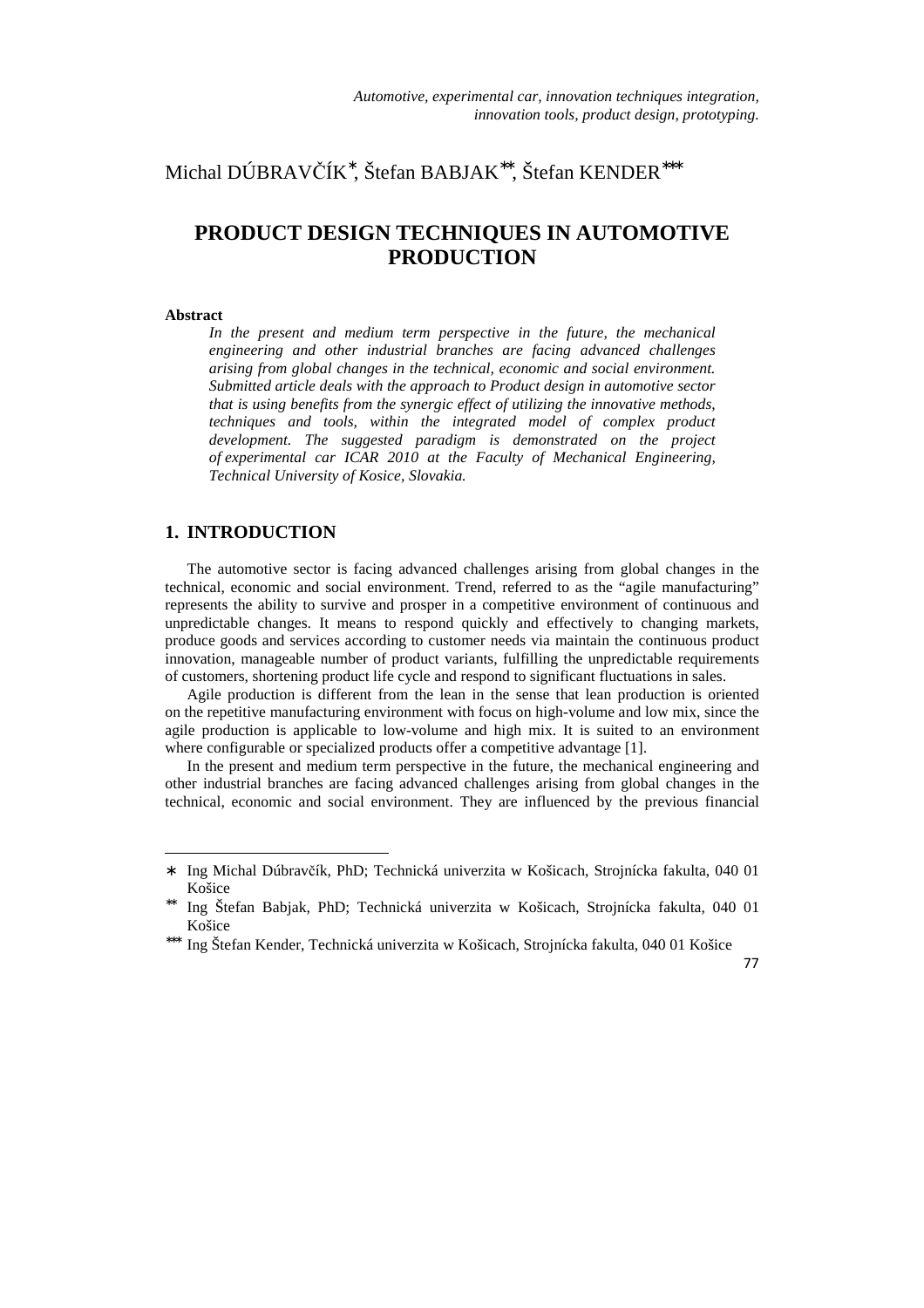crisis, followed by the debt crisis (pressure to reduce costs, entering the new markets, innovation and so on).

## **2. INNOVATION MODEL FOR THE SOLUTION**

In important part of the preparatory phase of the project is the analysis of innovation models and selection of the preferred model. Models of innovation inherently respond to changes in the innovation environment, so there are many different models. Basically, there can be distinguished 2 main groups and 5 basic generations of models, as follows [2]:

Traditional linear models of innovation:

- Push model: Science initiates innovation (new knowledge innovative design production – customer)
- Pull model: Demands of potential customers innovation comes from the unmet needs of customers (customers – innovative design – production)

Interactive models: Combination of push of science and pull of customer demands through the feedback loop. Research, development and marketing are in balance.

- Coupling model: interactions between the different elements and feedback between them
- Parallel model: integration between the companies, linking with key suppliers and active customers, emphasis on bindings and alliances, system integration, large networks, flexible and tailored response to continuous innovation.
- Network model: system integration, wide networks, flexible and tailored reactions of radical innovations.

The transformation from traditional, closed innovation to modern, open and performed within the network, is not without problems. Trend is to work also with partners with not clearly and poorly structured problems related to innovation, comprehensive thinking on innovation with a strong focus on future developments and the possible needs of potential users. The challenging tasks of design of innovation processes in the network are:

- Knowledge of integration across the organizations
- Format of partnership for innovation in the network
- Identification of strategic partners
- Balancing the goals and future vision for innovation in the network
- Team structures for innovation in the network
- Skills and practices for innovation networks
- Model for network innovation

# **3. INNOVATION TECHNIQUES AND TOOLS INTEGRATION APPROACH FOR AN EFFECTIVE PRODUCT DESIGN**

Experience from development projects proved that for innovation process in the field of automotive components is the integrated portfolio of innovation methods and techniques an excellent way to gain the benefits of lean approach. The recipe for successful portfolio mixture must consist of four essential ingredients: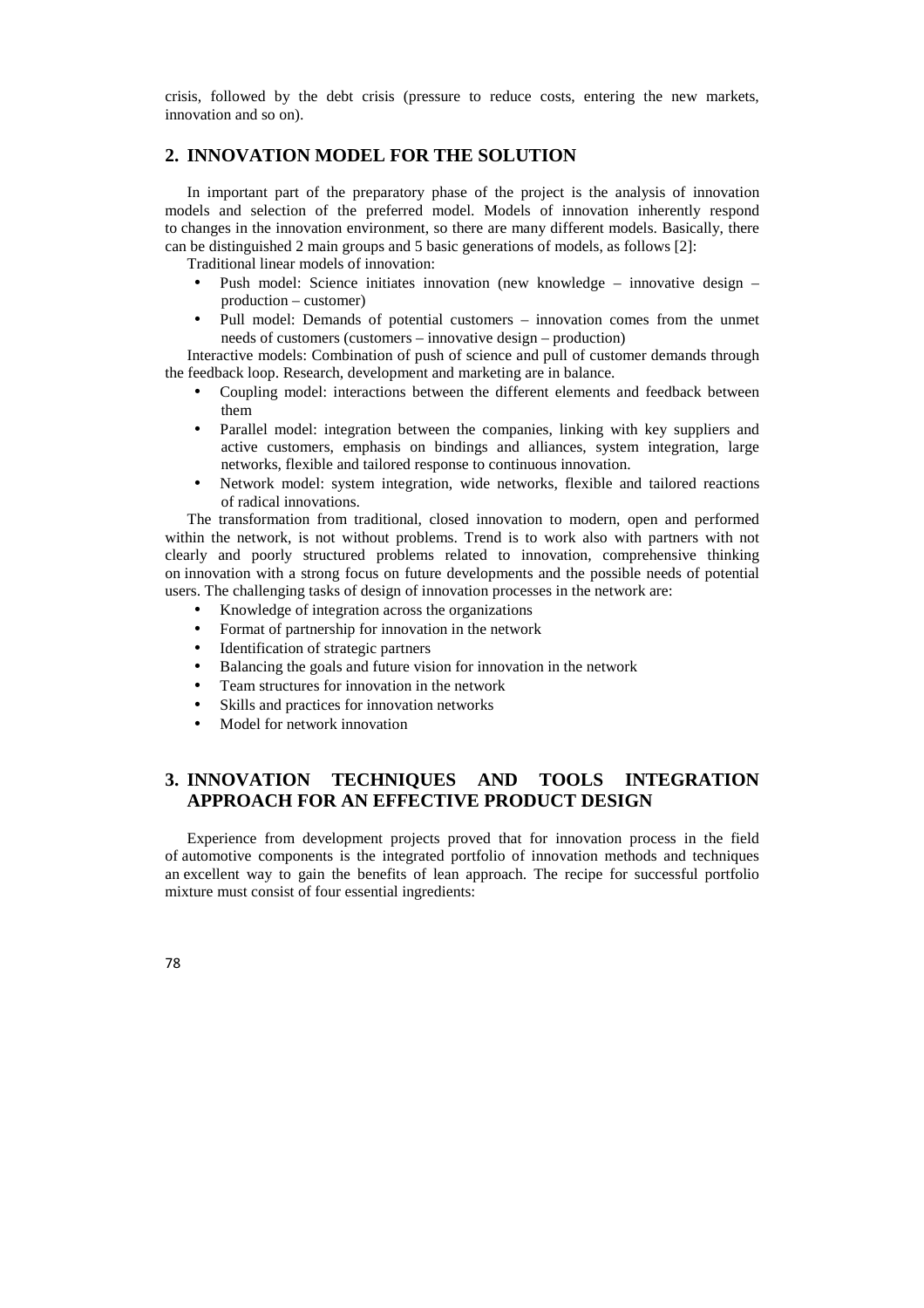### **3.1. Analytic innovation methods and techniques**

They are intended for gathering and evaluation of source data for innovation process and its particular phases launch, including i.a.:

- **Surveys:** marketing surveys for future product users, surveys for branch experts, etc. As a tool of open and user innovation they are helping to refine the product innovation according to user needs and demands. In combination with taking the opinions or suggestions branch specialists into account provide the unique tool to adjust the product bespoke target user groups and assure the competitive success.
- **Benchmarking** of competitive products. Helps development teams become familiar with the bill of materials, part count, features etc. of competitive products in the appropriate segments in order to understand how to improve the engineering and/or design of the product and trends in the area. The more complex, detailed and numerous (in terms of examined competitive products) the benchmarking is, the better. There is also recommended to perform the examination outside the product segment's boundaries, in order to explore and identify key differentiating features as the optional areas for improvements.
- **Innovation intelligence** focused on inspiration suggestions (product architecture, new functions, materials, technologies, fields of application, etc.) partially utilizes benchmarking results, which, combined with new knowledge can be the source of new innovation ideas.

#### **3.2. Creative methods and techniques**

In the beginning of the innovation process are used to generating innovation ideas, their evaluation and transformation to innovation opportunities, and also in concept creation. Some of them play in the next phases the role of stimulating pulses for subsequent appropriate outputs routine. Here belongs a number of methods and techniques, i.a.:

- **Brainstorming (brainwriting).** Spontaneous and quick random generating of number of ideas can be useful for almost each problem solving. For example, within the many projects were solved the questions of conceptual frame, original shape design, etc. this way.
- **TRIZ.** Uses algorithmic approach (unlike random in brainstorming) to solve the contradictions using the typical solutions where the ideal final result is predetermined (set within the statement of work - SOW, according to customer standards, legal regulations etc.). Within the project development can TRIZ be used to solve the contradictions in interfaces between existing platform and new shapes, where particular elements are defined by customer as not changeable.
- **Morphologic tables / morphologic map.** As illustrated on figure 1 in an example of automotive seat development, this tool is intended to quick design alternatives creation. It has shown very useful by generating headrest, lumbar bolster shape, and additional features.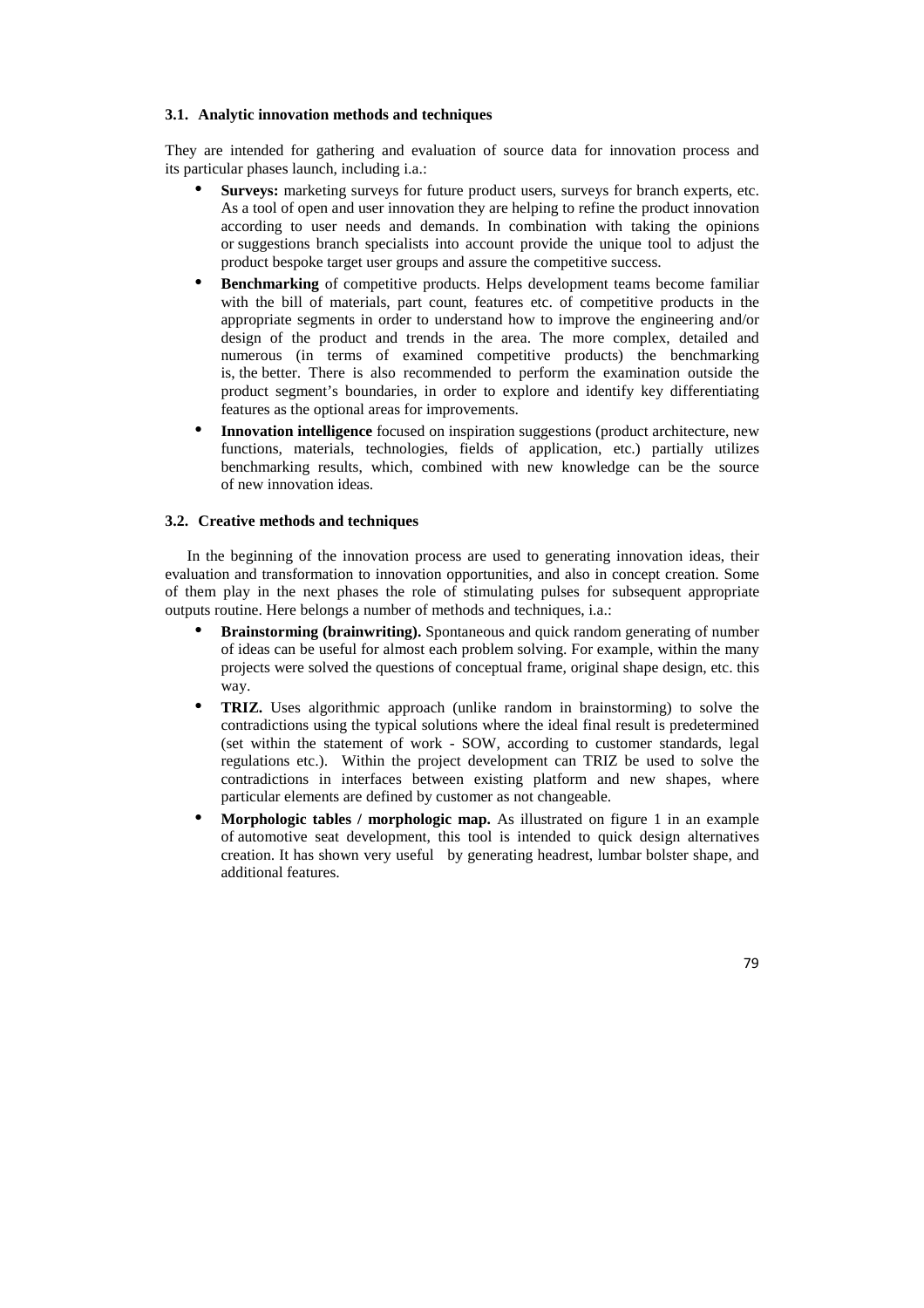

Fig. 1. Morphologic map - example

### **3.3. Control and testing methods and techniques**

Their role is to reveal risks and possible weaknesses of actual state before and during the phases of innovation process help to eliminate them, and provide the boundaries of the acceptable innovation. For example:

- **Quality function deployment (QFD)** is an extremely powerful catalyst for driving in quality at all stages of the product life cycle. It integrates quality throughout the value chain by starting with the Voice of Customer (VOC) and working with quality until the positive impact on customer satisfaction is achieved. The VOC (customers' requirements as expressed in their own terms) is translated into final product characteristics expressed in technical terms with help of the series of matrices.
- **Failure mode and effect analysis (FMEA)** reveals the potential weaknesses of the analyzed system and suggest the recommended actions towards the critical and significant characteristics**.** The Design FMEA (DFMEA) in product design must primarily take into account following groups of product functions (ordered by descending importance): legal (legislation and standards), safety, operational (basic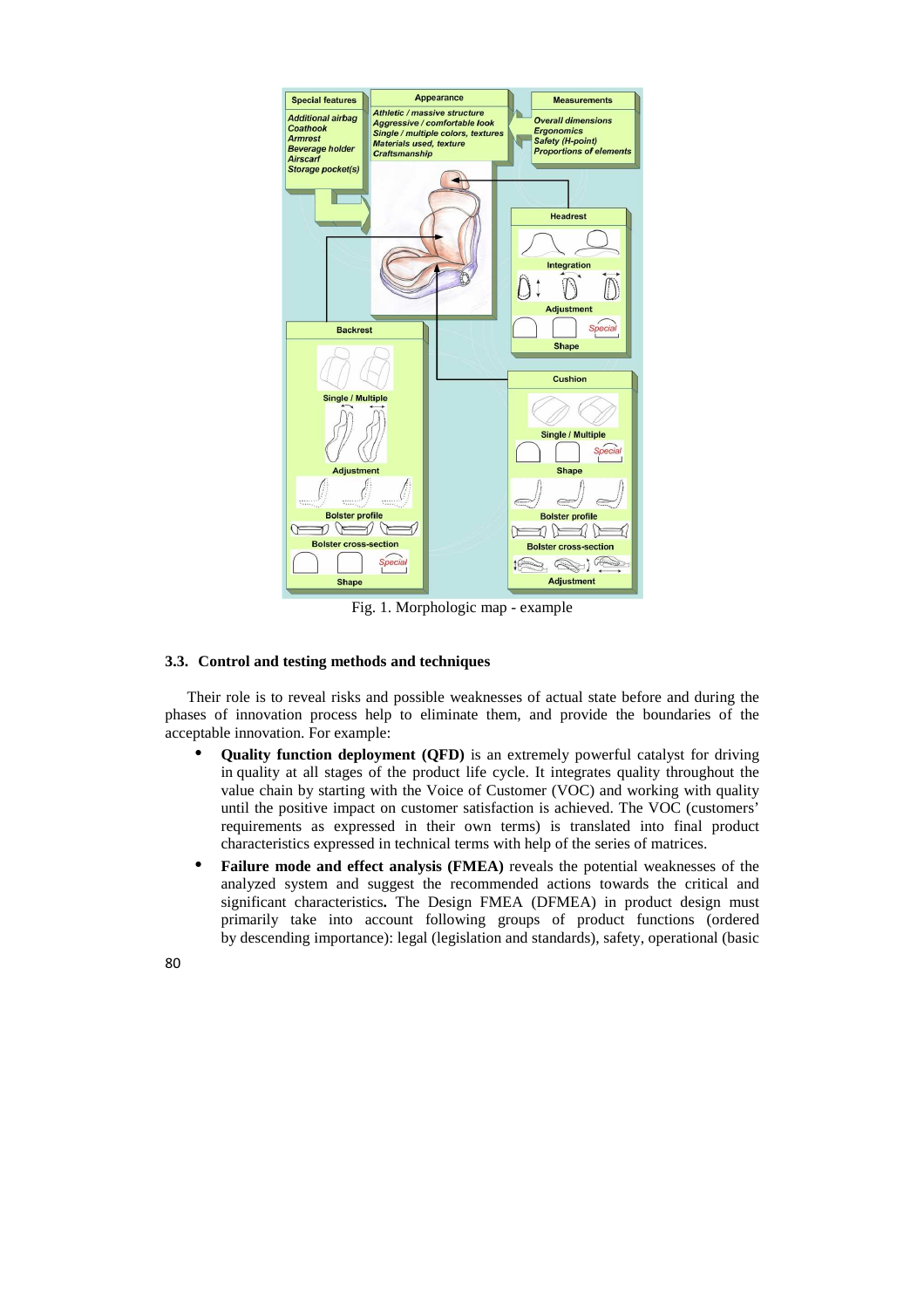functionality), comfort of use, manufacturing and assembly feasibility, ergonomics, robustness (reliability and durability), and haptic and optic functions.

- **Cause effect diagram** is the fishbone shape diagram heading to negative state and describing the groups of negative factors leading to the negative state. The more clearly and accurate reason is defined, the best chance is to eliminate it fast and cheap.
- **Design to cost (DTC), Design for manufacturing/assembly (DFM/A), etc.** are so called "design for X" methodologies, where X may correspond to one of dozens of quality criteria such as reliability, serviceability, environmental impact, manufacturability, etc., or particular costs within specified boundaries. Basic general principles for achieving any of the Xs in DFX are: detail design decisions can have substantial impact on product quality and cost; development teams face multiple, and often conflicting, goals; it is important to have metrics with which to compare alternative designs; dramatic improvements often require substantial creative efforts early in the process. A well defined method assists the decision-making process.
- **SWOT analysis** despite the lack of measurement accuracy, it can be very useful e.g. for technical meetings for brief description of actual results.

### **3.4. Support techniques and tools**

- **CA technologies** accelerate, simplify, and enhance quality of outputs of routine procedures, and allow limited testing via simulations.
- **Integrated cycle of shape design refinement:** Optimization Model fabrication, prototyping – Reverse engineering. As soon as the geometry is defined, the physical model can be built as a first visualization. There are a number of methods and techniques available to make a mock-up, e.g. clay modelling, foam blocks hand tooling, epoxy resin laminating, silicone moulding and urethane casting etc. For the further development of the car, the CAD model is needed. To get a CAD model, the reverse engineering phase has to be performed. This involves the preparation of the model (fixing the mock-up and the definition of the reference points in order to stitching the surfaces correctly), digitizing (obtaining the point cloud) and final corrections and conversion (smoothing and stitching the surfaces and export to the interchangeable CAD file format).
- **Rapid prototyping** means not only use of computer-aided manufacturing (whether CNC machining or layered manufacturing), but the quickest and cheapest way of fabrication of prototypes (or mock-ups) with optimum quality, which means to sufficiently fulfil the needs in current state of product development. In addition to conventional technologies and materials, the use of easy formable materials (polyurethane or polystyrene foams and blocks) makes good.
- **Network-based development** represents one of the paradigms of innovative approaches to product development in cooperation with various partners within the network. Selected of involved partners are engaged in the individual phases and there are created virtual sub-teams ad hoc in order to create outputs needed (concept frame, QFD, benchmarking, FMEA, analyses, surveys, documentation, optimizing, etc.). General paradigm of such as network for product design is shown on figure 1. Advantage of this approach is lean and flexible team with clearly defined competences and responsibility of each team member. Result is the save of time since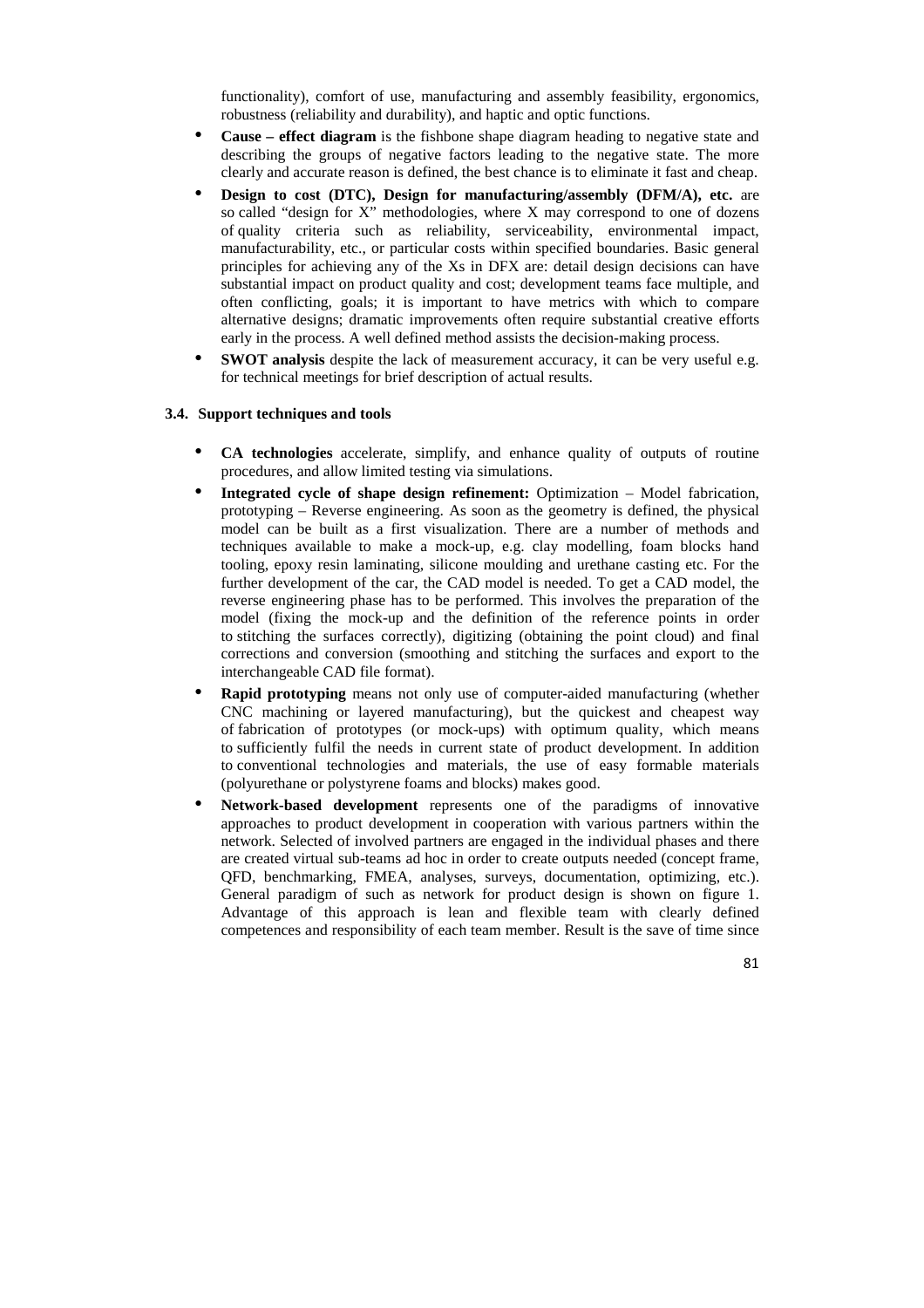every member takes part only on assigned work tasks. Thanks to IT support is each involved partner informed about current progress of single tasks, which can comment, or consult the correspondence with own task results and further proceedings. Combined with parallel solving of several partial tasks is there applying the simultaneous engineering approach that brings saves of time and costs, and brings competitive advantage in terms of advanced design robustness.

• **E-community**. According to purpose of the community and structure of the team, the specific needs and requirements, as good as the levels of utilization of the specific tools often vary. The reasons are various: sometimes are the skills of the team members insufficient to use some of the tools, the nature of the project may not allow using them or it will only complicate the work, or the specific tool may be too simple to support the solution of advanced tasks or it doesn't provide the results as it is required and needed. That's why the crucial role of the community manager (project team leader), in addition to planning, scheduling and coordinating the community activities and motivating the team members, is to adjust the environment and available tools to gain an optimum profitability. The software support of e-community can be also various according to the conditions mentioned above. The highest and most complex level of integration of these tools is within the frame of so called CMSs (Content management systems).



Fig. 2. General paradigm of a network for product design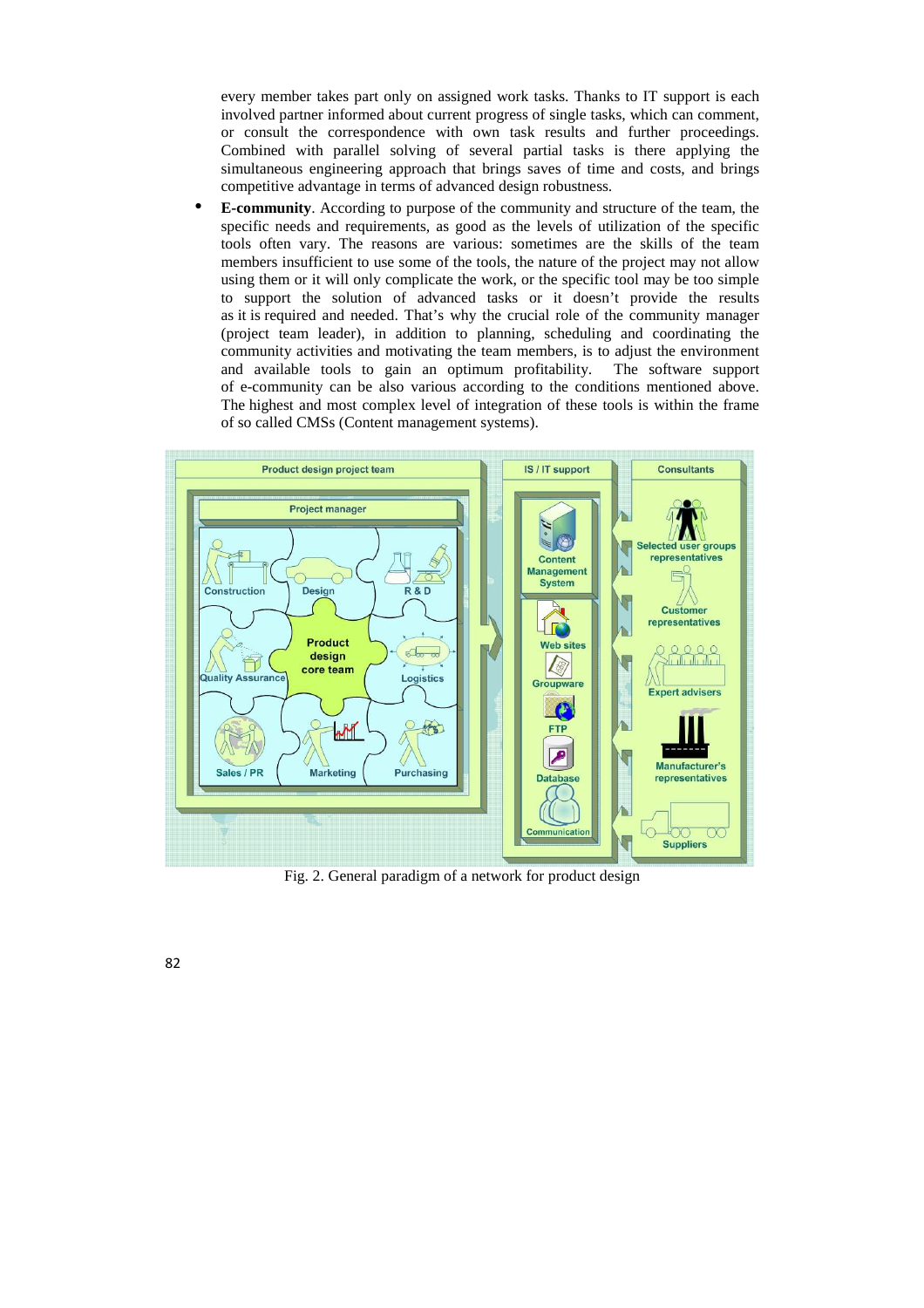# **4. PRODUCT DESIGN CASE STUDY: COMPLEX PRODUCT – EXPERIMENTAL CAR ICAR 2010**

The main goal of the development of experimental vehicle ICAR 2010 was to design and realize a functional prototype of a sports car for leisure. Within the frame of the project were involved student teams under the leadership of assistants and researchers of the Department of technology and materials and Innovation centre of automotive production at Faculty of Mechanical Engineering, Technical university of Kosice., automotive and department of innovation centers. The statement of work for team tasks contained well-defined procedures for the development. Among the car body components under the development were e.g. front and rear hood, bumpers, fenders and car skeleton. There have also been proposals for the interior, which got a corresponding new look in order to match the new look of the exterior. Adjustments did also not avoid the vehicle chassis and engine with the exhaust system, which was completely rebuilt. The whole project was based on the chassis and basis of the body frame of Skoda Fabia 1.9 TDi, production year 2001 (Fig. 3). Since it was a prototype vehicle, the body was made of fiberglass and composite materials, followed by surface coating in order to gain the ultimate visual experience.



Fig. 3. Škoda Fabia 1.9 TDi, production year 2001

#### **4.1. Philosophy, design and development process**

In the beginning of the development of concept were clarified certain ideas to project kickoff. The car should have sporty roadster look with dynamic features, aggressive grillee and also should excel in elegance that would have taken every sports car enthusiast. Pilot task in project management was to divide the different roles, responsibilities and hierarchical positions of the development core team. The production itself was preceded by a series of developmental preparation with concept design frame of the overall shape of the car. An analysis of competing solutions from different designers from around the world brought to the process of design an inspiration that led to the exact specifications of the design boundaries. It was important vehicle to maintain the linear structure of the two-seat roadster, obviously with regard to performance, safety and future operation of the car. There was crucial to keep these features within the boundaries of limited resources (budget and available means of production – tools, technologies, etc.).

The core team in this phase consisted of 6 members. The initial brainstorming included the assignment of responsibilities for certain project parts / car components of each team member. The car body as a system was divided into separate parts (front, rear, doors), each part was assigned to two team members.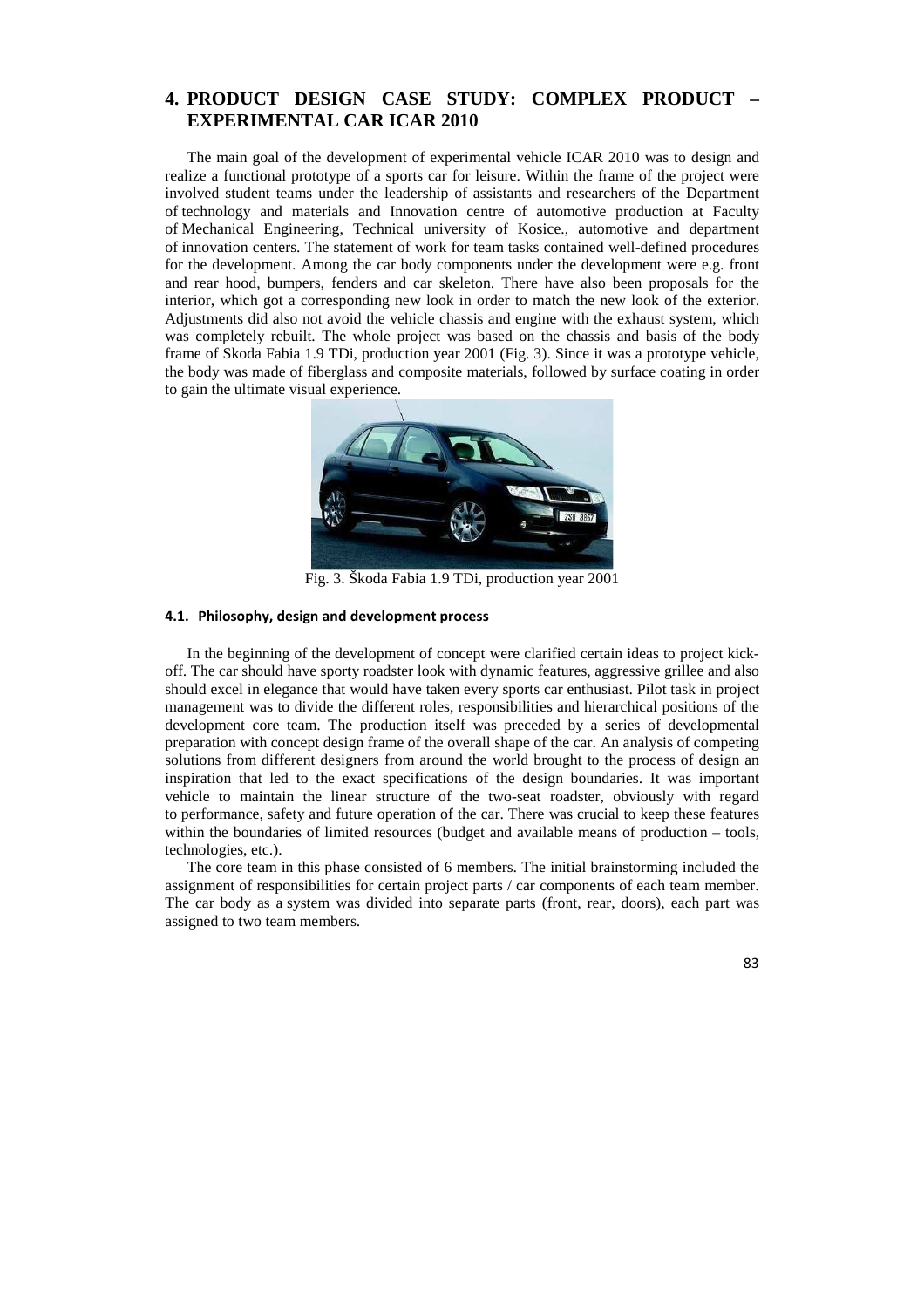The specific parts were solved individually in a number of variants. The solutions were subsequently integrated using the technique of morphology. By eliminating the unsatisfactory combination was refined the conceptual overall look of the vehicle. After the evaluation and assessment of the proposals was approved the final design as the basis for start-up of the prototype fabrication. An important part of this project phase was the choice of material and technologies. Based on the selection of appropriate solution was realized the manufacturing process of body construction. There were defined enhanced teams with identification of positions in the workplace and set the production schedule. The precise scheduling of work was an important part of production in order to coordinate the specific activities. In the case, when delay in specified deadlines occurred, was necessary to find the cause and subsequent solution and further prevention of the problem. It was also necessary to ensure logistic flow of material for the production of components and functional units.

Technical preparation of manufacturing included set of technical, technological, organizational and economic measures, intended to gain the excellent technical level of the results, streamline the organization of the prototype fabrication, optimal economic results, and to keep the scheduling of manufacturing of required components just in time. Before the manufacturing kick-off were set the control milestones. A failure to meet these deadlines would result in a problem, so in such cases the root cause had to be detected and the appropriate measures were taken. This way, the student teams were able to verify the functionality of the system in real conditions and on real product. If any conflict situation, or a variety of issues related to realization of such an extensive project occurred, each team member was able to directly intervene in the manufacturing process and thus affect the outcome of both his own work and the work of the whole team, or even other teams on the other hand.

The next step was the distribution of labor in the workplace individually for each member of each team. Finally, it was necessary to ensure the logistics of manufacturing that included the continuous supply of material to prevent the waste of time and ensure the continuous workflow. It should be appreciated the cooperation of the management of the Faculty of Mechanical Engineering, under auspices of which was this project realized. The project was financed solely by the faculty, without any sponsorship donations, since it was an effort to gain the clean, independent design and realization without the external interventions, as the original work of students and staff of the Department of Technology and Materials and Innovation center of automotive production.

### **Characteristics of the experimental vehicle**

- As the platform was chosen Škoda Fabia,
- Designed and manufactured new styling of car body and interior,
- Duration of preparatory activities, concept creation a technology preparation: 1 school year,
- Duration of manufacturing: 1 school year,
- Materials used: glass and carbon fiber laminates, urethane foam, polystyrene foam.

#### **Specific features**

- Type: two-seat roadster,
- Original car body with wing doors, built-in steel reinforcements, laminated body parts – glass fiber and carbon fiber,
- Original interior,
- Enhanced engine power.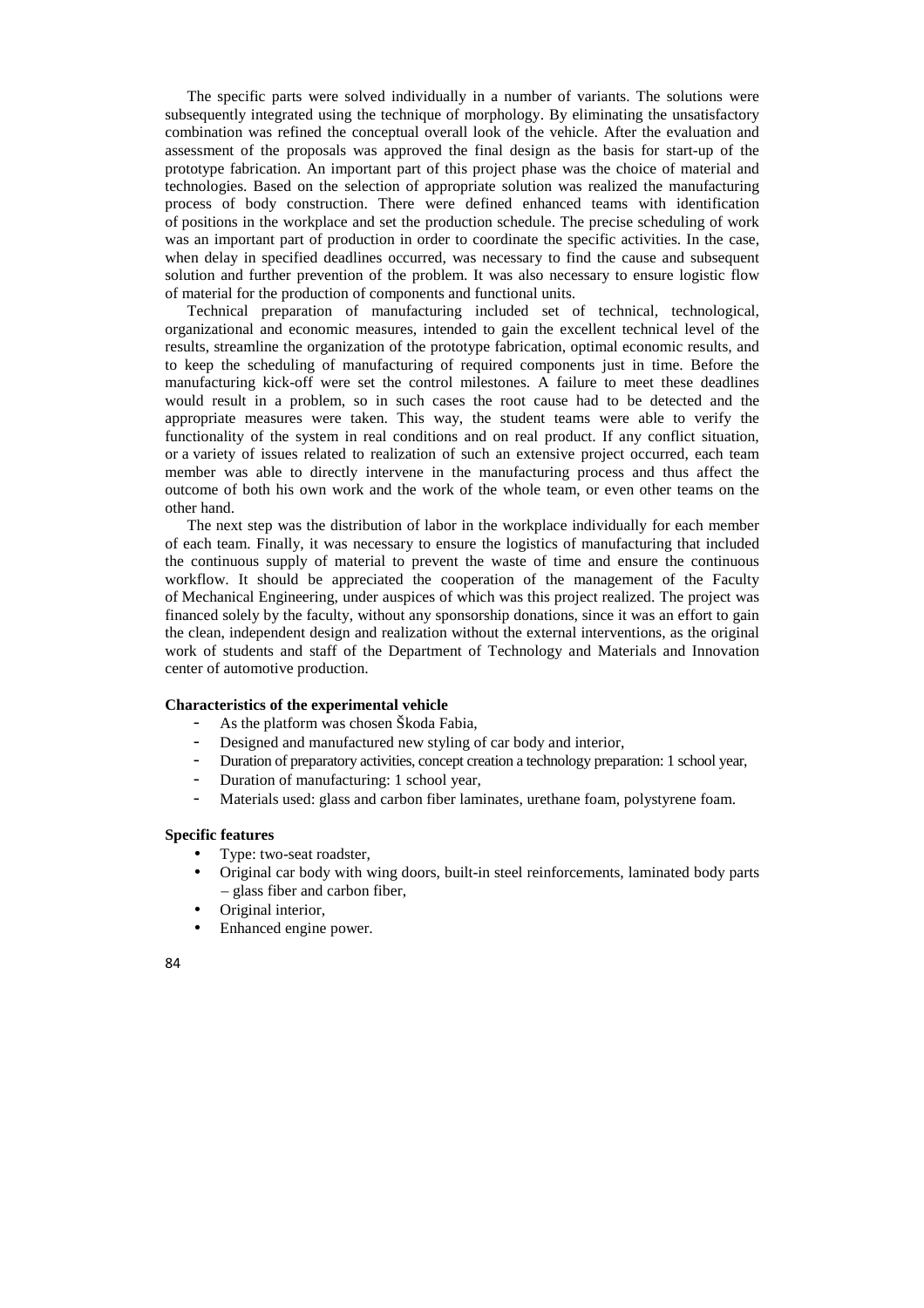**Technical parameters**

| Tab.1: Technical parameters  |                |
|------------------------------|----------------|
| Length/width/height [mm]     | 4180/1700/1395 |
| Wheelbase axle [mm]          | 2462           |
| Track width front/rear [mm]  | 1485/1475      |
| <b>Cylindres/valves/fuel</b> | 4/8/D          |
| Engine displacement $[cm3]$  | 1896           |
| <b>Engine power [kW/HP]</b>  | 88/120         |

# **5. LAYOUT, PRODUCTION AND FINAL VERSION OF ICAR**





Fig. 4. Initial sketching Fig. 5. CAD modelling (CATIA)



Fig. 6. Final CAD model



Fig. 7. Mockup fabrication (scale 1:4) Fig. 8. Platform preparation



85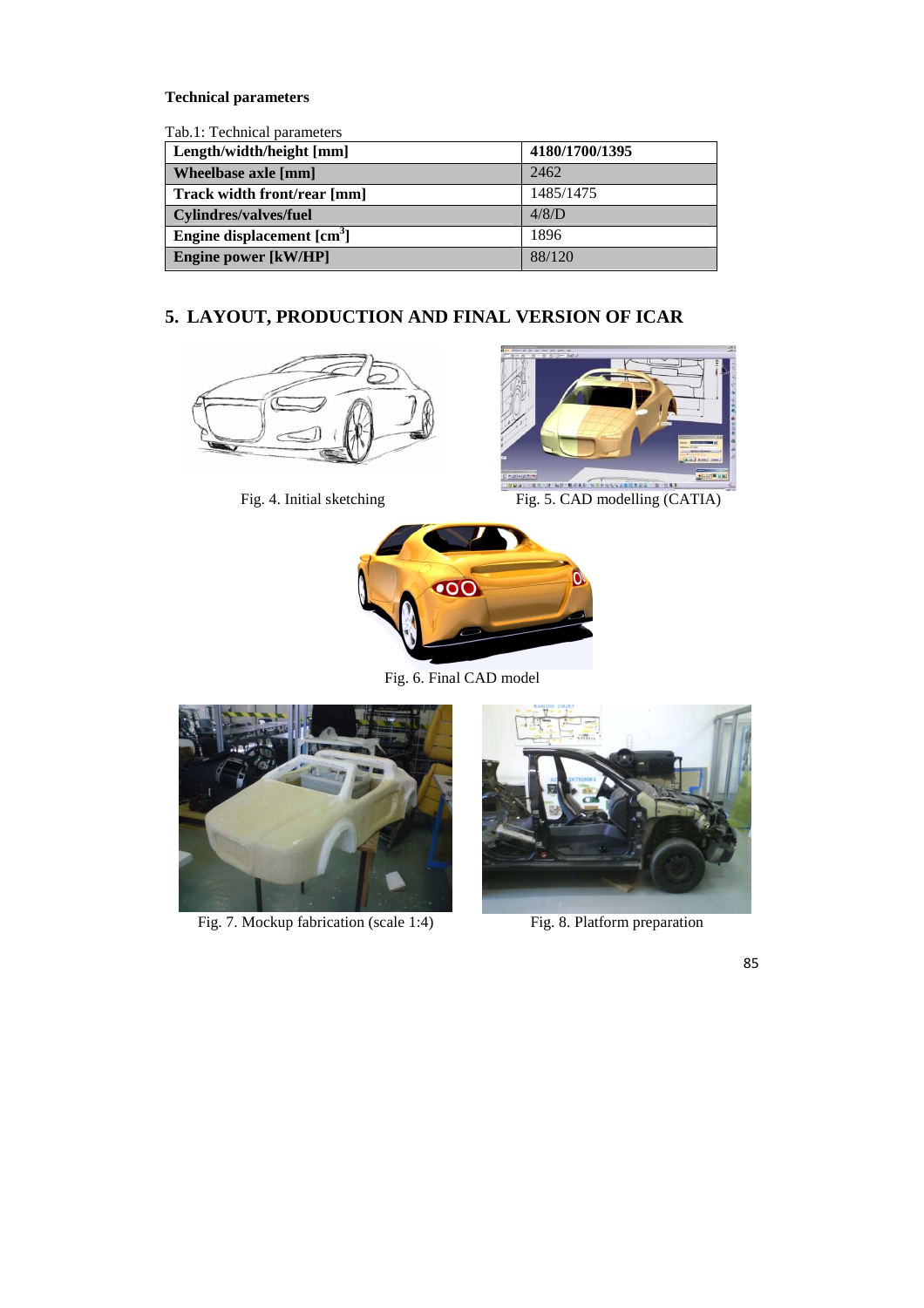

Fig. 9. Model fabrication and preparation of laminating molds (scale 1:1)



Fig. 10. Dashboard fabrication





Fig. 13. Finished vehicle – front view Fig. 14. Driving tests



Fig. 11. Dashboard – final look Fig. 12. Interior ergonomy evaluation

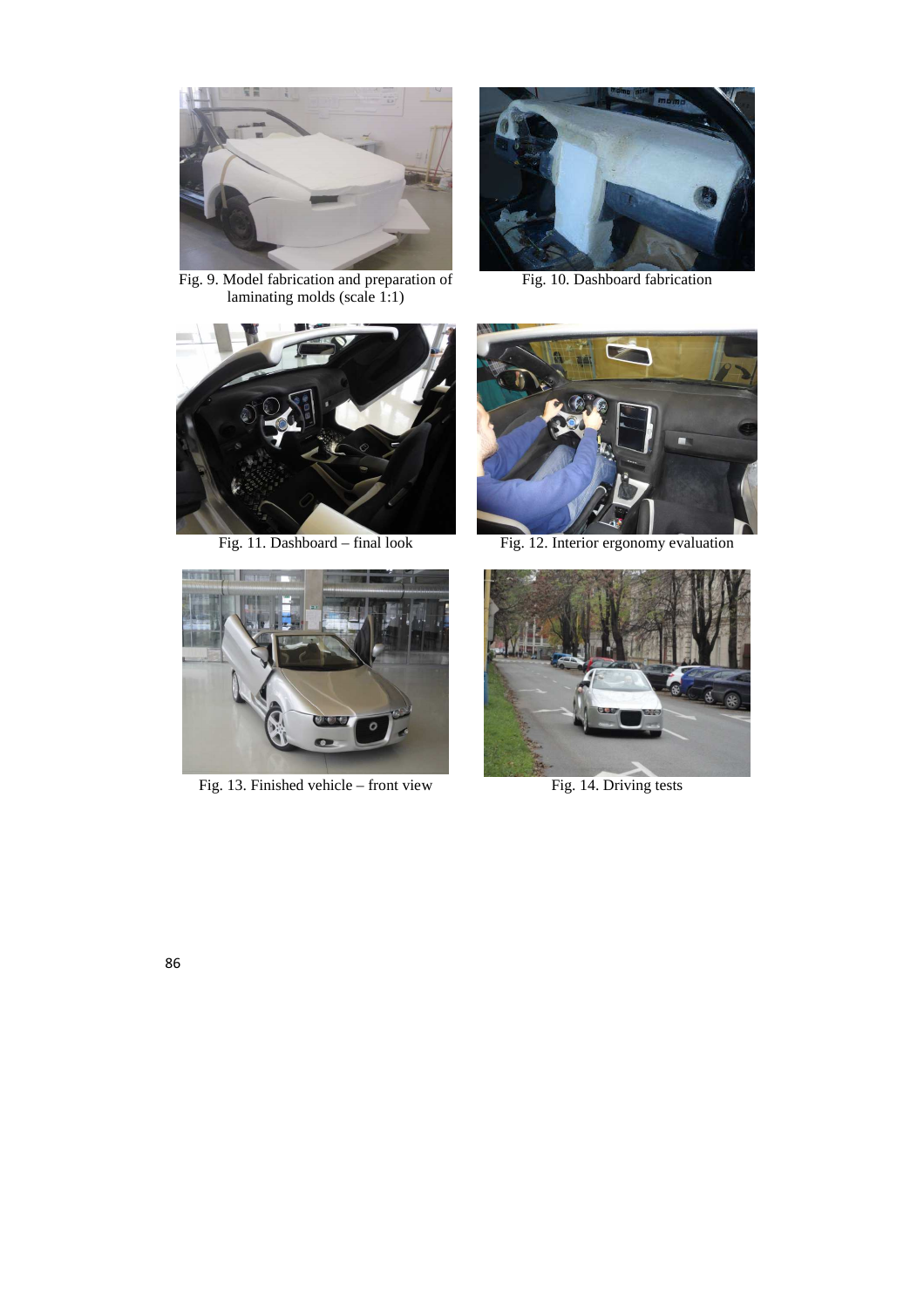

Fig. 15. Core development team

# **6. PRODUCT DESIGN CASE STUDY: COMPONENT – FRONT BUMPER DESIGN FOR ICAR 2010**

### **6.1. Design development process**

After defining the basic requirements (mission statement) were generated various proposals and visualized in the form of sketches. It was crucial to take into account the default dimensions of the body and individual body elements of the Skoda Fabia. It has to be avoided excessive expansion or contraction of the component. To ensure the overall concept of the car, it was necessary to decide on the overall appearance using the pre-drawn quick proposals. Final selection was based on the evaluation of three proposals that were shortlisted from number of the original proposals. Crucial criteria were to reflect the overall shape, which had to correspond with the rest of the body and form optically one whole, and of course, to take into account the functionality of the various elements that had to be implemented in the area of the front bumper. The proposals selected for complete evaluation already included slight differences, but also gave more space for corrections in the draft.



Fig. 16. Quick design proposal No. 1

In this phase, the bumper has been appropriately adapted to hood and fenders. The hood should be characterized by a slight curve, which smoothly passes through to the bumper (Fig. 16). At the bottom of the bumper on both sides were strong lines that extended the spoiler. At the bottom sides, the bumper passed in the middle up from bottom, making the impression of spoiler. There were anticipated the large holes for fog lights.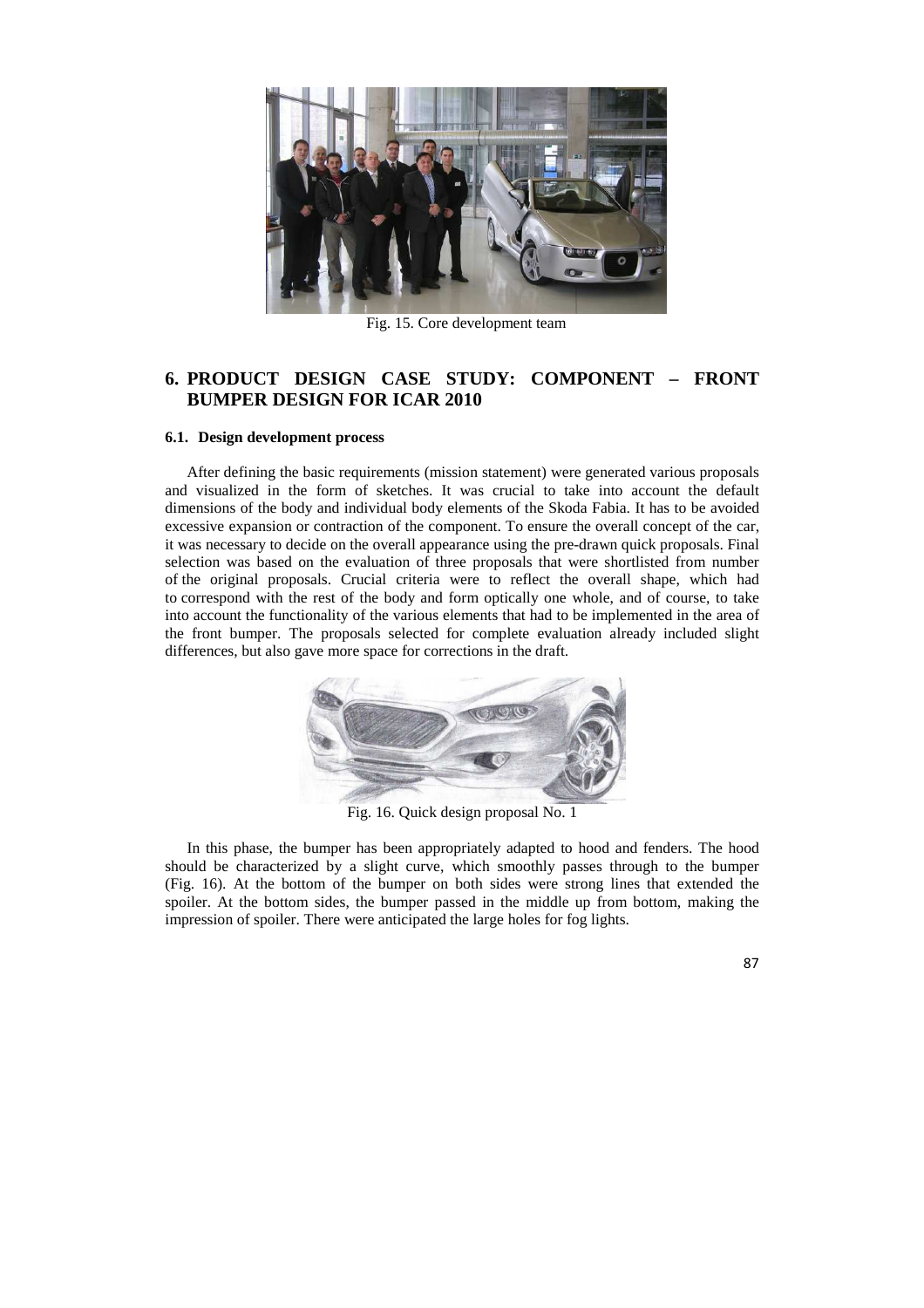

Fig. 17. Quick design proposal No. 2

Other proposal for the evaluation presented a significant and massive bumper with a massive grille (Fig. 17). This proposal required the shortened hood, thus the front bumper continuously run into it. Lights in the proposal were embedded inside, and therefore the forehead of the bumper on both sides turned toward the grille. Fog lights were outlined in a narrow hole at the bottom.



Fig. 18. Quick design proposal No. 3

Using the gallery tool combined with concept testing and evaluation tools mentioned above, was decided that the ultimate final proposal suitable for elaboration and realization will be design solution, as shown in Fig. 18. As shown, this proposal has a smooth shape of the front bumper. Its clearance is based on the original design, the bumper outer curve continues fluently through the fender area to lamp holes, where it allows setting off the hood. Headlamps are slightly vanishing into the bumper holes and slightly hidden under the bonnet. The curves of the bonnet continuously disappear in curves of the grille, which has a symmetrical shape. Conspicuous are also the holes for fog lights that are embedded and vanish in the bumper in the middle of its cross-section.

Based on the selection of appropriate proposal, the next phase was the manufacturing of the bumper. Team members were delegated with the work positions, competencies and the responsibilities within the prototyping process and the work schedule was set. The schedule was integrated into the main overall schedule in order to coordinate with design and manufacturing processes of other parts.

### **6.2. Manufacturing**

Manufacturing of the front bumper consisted of several stages. The first is phase was the preparation of the polystyrene model, a template, as the basis for the next stage of prototyping. There was used the polystyrene block (Fig. 19) created from polystyrene plates glued together. The glued block had to cure until the next day to gain the optimal quality for further treatment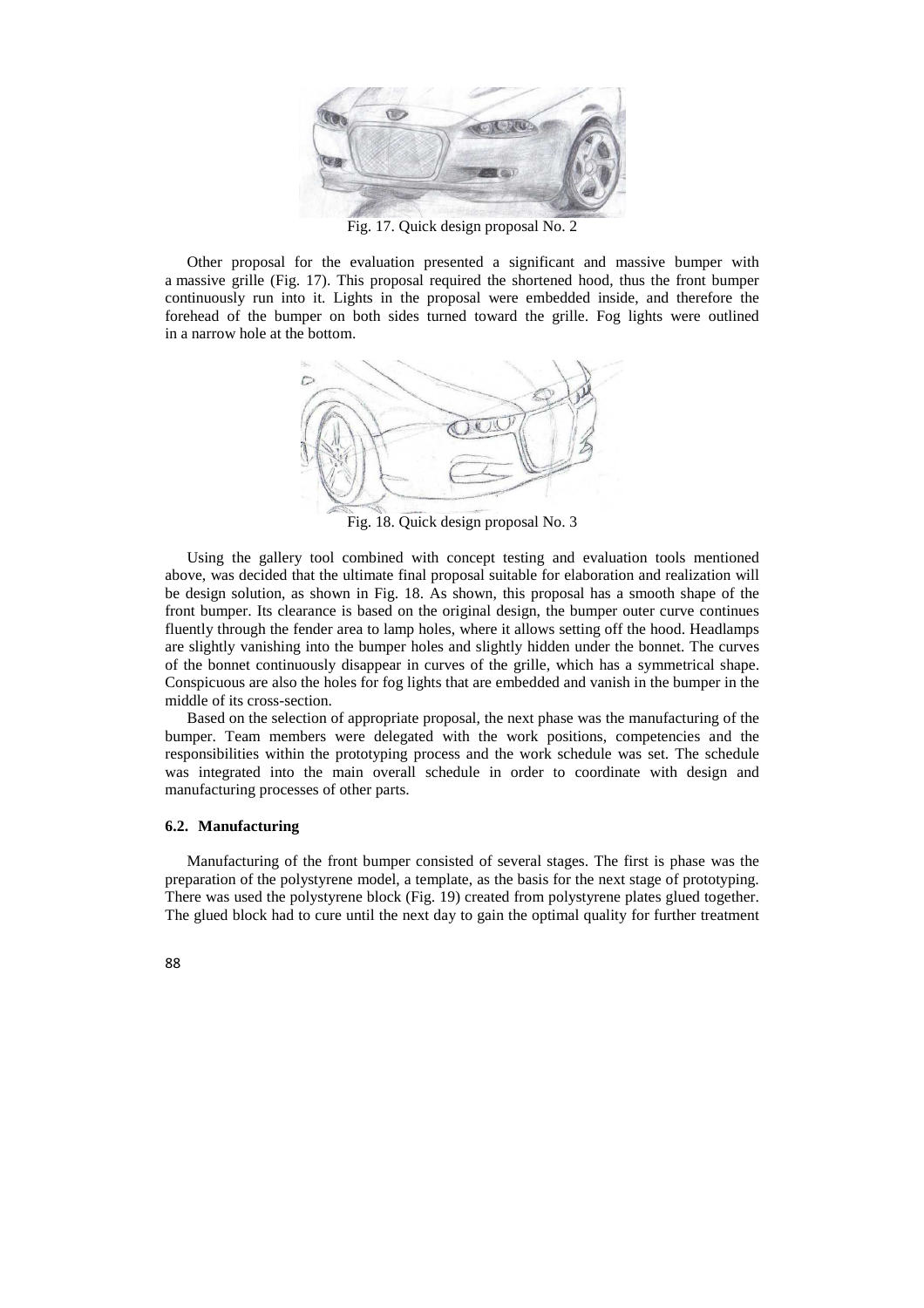of the material. Subsequently, the desired shape outline of the bumper was drawn on the material block.



Fig. 19. Initial shape of the polystyrene block, prepared for further processing

Next phase included the cutting of the rough shape of the bumper using the resistance wire. The rough shape had to keep the machining allowance of about 20 mm. Next phase was to refine the rough shape and create the basic features - front mask, grille opening, and suction and lamp holes.

The next task was to solve the mounting of the bumper on the car body. It was necessary to propose mounting elements and whole construction to ensure rigidity and stiffness of the cross girder and assembly node on the bumper brackets. The stiffness of the bracket was ensured by designing the supporting structure with dilatation girders.

In the next phase was realized a number of adjustments to balance the trade-offs between initial concept design and issues from prototyping (design for manufacturing/assembly optimization) to get the final design of the bumper. As shown in the figure (Fig. 20), there was adjusted the side length, car was optically lowered by reducing the gap between fender arches and wheel, and the bottom section has been sunk inwards to set off the contrast and thus enhance the aggressive sports look of the vehicle.



Fig. 20. Prototype of the bumper before (left) and after the adjustments

The most difficult part of the process was the final phase of this stage; here was a crucial issue of the trade-offs between the surrounding components had to be solved. There is an area, where hood, fender, and bumper join together. Another critical part was to balance the shape of bonnet with bumper and headlamp holes. Moreover, there was necessary to adjust the fog light holes, curved at the ends to semicircle to receive a follow-up to the curve shape. All these issues had to be solved in unified procedures, the same way, what required more effort to manage and coordinate.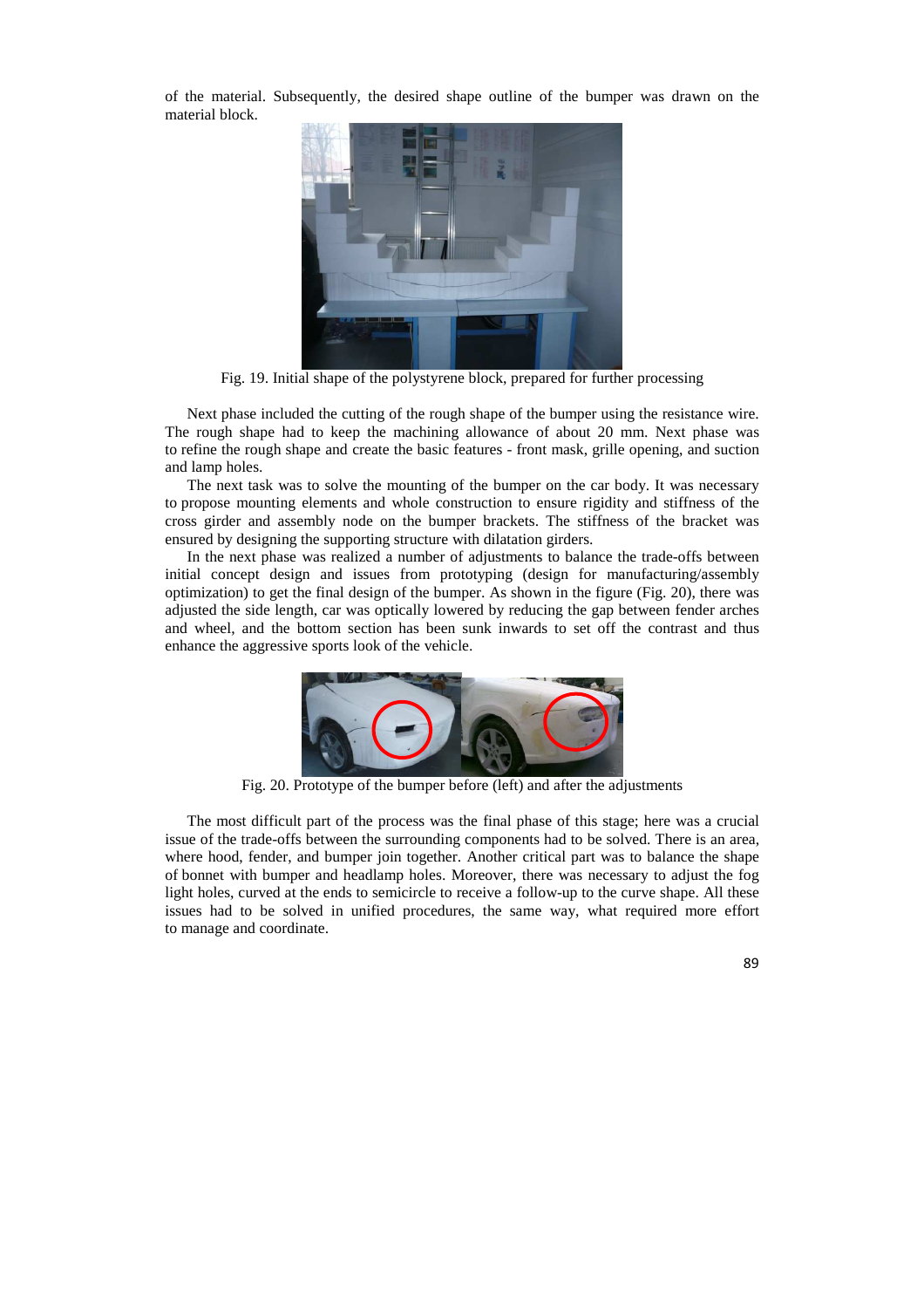In the end of this phase was the polystyrene model of the bumper adjusted to its final shape and thus was ready for the final stage of its manufacturing (Fig. 21). After applying the basic coating color was model finished and ready for use as a mold for laminating, using the epoxy resin and glass or carbon fiber.



Fig. 21. Finished polystyrene model of the bumper

### **7. CONCLUSION**

There is a growth in the need for products with higher added value, based on new knowledge implemented from research. It seems to be the only way to compete with the mass production of low-cost countries and changes in the field of technology. Lots of renowned analyses worldwide indicate that currently there is a technological turning point, which is e.g. in the automotive industry the biggest over the past 50 years. To adapt quickly to changing market conditions is in this case "sine qua non". For companies, this means maintain the continuous product innovation, manageable number of product variants, fulfilling the unpredictable requirements of customers, shortening product life cycle and respond to significant fluctuations in sales.

The driving forces behind the network innovations are growing difficulties to maintain competitiveness in the field of technology and product development. Product life cycles are becoming shorter due to rapid technological developments and change of customer preferences. At the same time, the cost of R  $\&$  D and technical requirements for new products are increasing, the availability of talented workers is decreasing and the degree of specialization increases. These three forces increase the pressure on the efficiency of research and development.

As shown in the case studies, in the beginning of the development of concept are certain ideas to be clarified before the project kick-off. The more specific is the initial vision of the project proceedings, the less space it remains for creativity, and vice versa, so it is crucial tofind the just right balance for each project. Pilot task in project management is to divide the different roles, responsibilities and hierarchical positions of the development core team and maintain an open and communicative atmosphere, leading to quick and satisfactory solutions of various issues. Project realization must be preceded by a series of developmental preparation with concept design frame. An analysis of competing solutions from different external and internal resources around the world brings to the process of design an inspiration that lead to the exact (or well refined, at least) specifications of the design boundaries. It is necessary prerequisite to elaborate a file of evaluation criteria that help to keep the project within the boundaries and gain the intended goals.